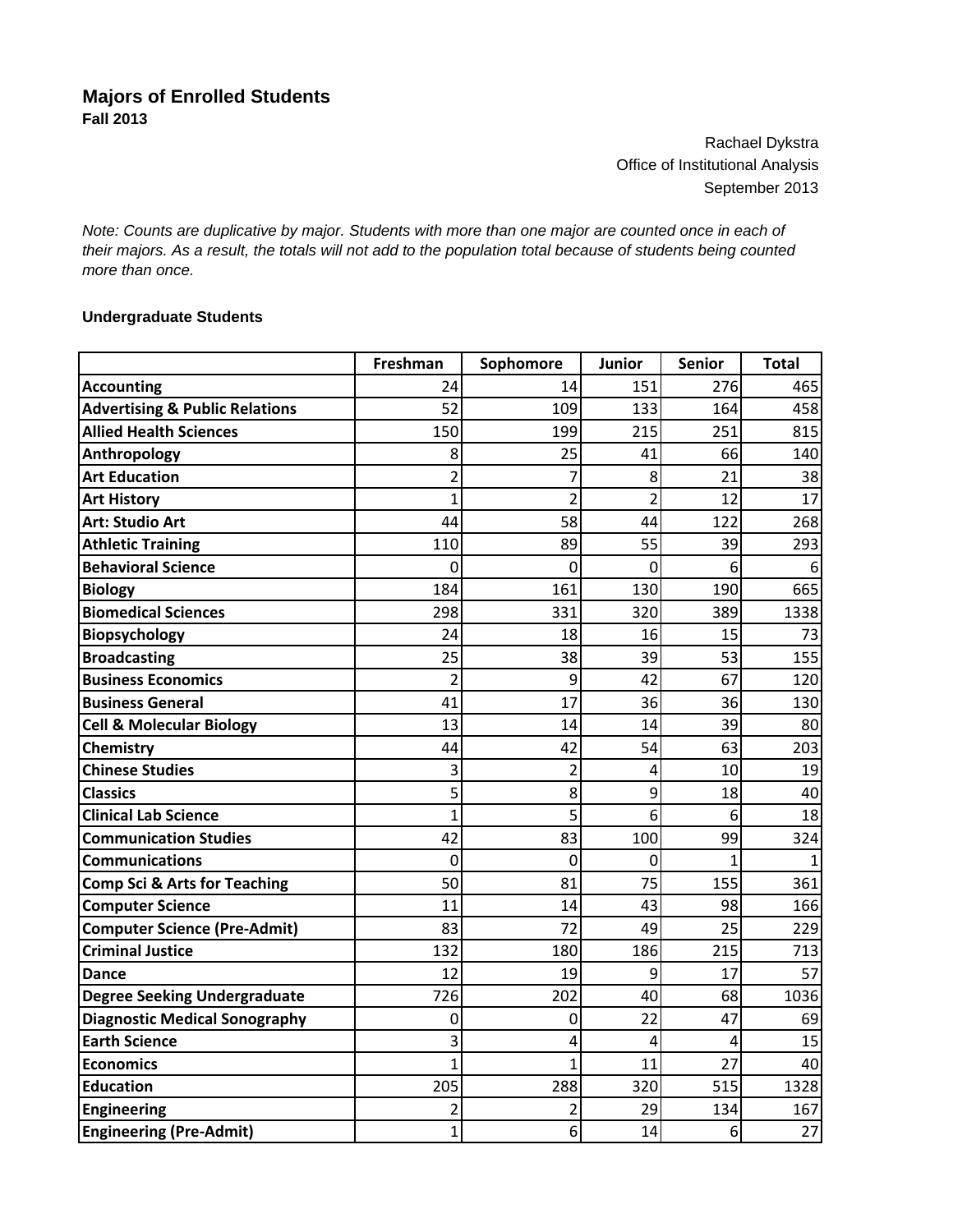|                                                            | Freshman       | Sophomore | <b>Junior</b> | <b>Senior</b> | <b>Total</b> |
|------------------------------------------------------------|----------------|-----------|---------------|---------------|--------------|
| <b>Engineering, Computer</b>                               |                |           |               | 4             | 9            |
| <b>Engineering, Computer (Pre-Admit)</b>                   | 32             | 19        | 20            | 8             | 79           |
| <b>Engineering, Electrical</b>                             | 1              |           |               |               | 11           |
| <b>Engineering, Electrical (Pre-Admit)</b>                 | 58             | 39        | 16            | 6             | 119          |
| <b>Engineering, Interdisciplinary</b>                      | 0              |           | 0             | 0             |              |
| Engineering, Interdisciplinary (Pre-                       | 9              | 9         | 5             | 0             | 23           |
| Admit)                                                     |                |           |               |               |              |
| <b>Engineering, Mechanical</b>                             | 0              | 1         | 8             | 19            | 28           |
| <b>Engineering, Mechanical (Pre-Admit)</b>                 | 236            | 139       | 73            | 22            | 470          |
|                                                            |                |           |               |               |              |
| <b>Engineering, Product Dsgn &amp; Mfg</b>                 | 0              | 3         | 0             | 3             | 6            |
| Engineering, Product Dsgn & Mfg (Pre-                      | 24             | 24        | 13            |               | 68           |
| Admit)                                                     |                |           |               |               |              |
| <b>English</b>                                             | 92             | 142       | 141           | 308           | 683          |
| <b>Exercise Science</b>                                    | 195            | 224       | 240           | 343           | 1002         |
| <b>Film Video</b>                                          | 66             | 73        | 90            | 114           | 343          |
| <b>Finance</b>                                             | 13             | 13        | 124           | 250           | 400          |
| French                                                     | 3              | 4         | 12            | 15            | 34           |
| Geography                                                  | 1              | 10        | 14            | 21            | 46           |
| Geology                                                    |                | 15        | 28            | 31            | 81           |
| <b>Geology-Chemistry</b>                                   | 1              | 0         | 0             | 0             |              |
| German                                                     | 2              | 3<br>62   | 4<br>78       | 16<br>194     | 25<br>364    |
| <b>Group Social Studies</b><br><b>Health Communication</b> | 30<br>4        | 26        | 27            | 42            |              |
| <b>Health Professions</b>                                  | 0              | 1         | 14            | 84            | 99<br>99     |
| <b>Health Science</b>                                      | 0              | 0         | 0             |               |              |
| <b>History</b>                                             | 24             | 43        | 53            | 97            | 217          |
| <b>Hospitality Tourism Management</b>                      | 45             | 112       | 151           | 185           | 493          |
| <b>Information Systems</b>                                 | 0              |           | 16            | 71            | 90           |
| <b>Information Systems (Pre-Admit)</b>                     | 17             | 38        | 30            | 23            | 108          |
| <b>Integrated Science</b>                                  | 15             | 28        | 34            | 79            | 156          |
| <b>International Business</b>                              | 2              | 10        | 34            | 49            | 95           |
| <b>International Relations</b>                             | 31             | 26        | 38            | 56            | 151          |
| Journalism                                                 | 25             | 17        | 16            | 30            | 88           |
| <b>Legal Studies</b>                                       | 16             | 31        | 40            | 39            | 126          |
| <b>Liberal Studies</b>                                     | 5              | 26        | 82            | 167           | 280          |
| Management                                                 | $\overline{7}$ | 12        | 119           | 266           | 404          |
| <b>Marketing</b>                                           | 21             | 14        | 151           | 254           | 440          |
| <b>Mathematics</b>                                         | 50             | 93        | 93            | 198           | 434          |
| <b>Medical Laboratory Science</b>                          | 1              | 3         | 12            | 29            | 45           |
| <b>Music</b>                                               | 51             | 52        | 32            | 89            | 224          |
| <b>Natural Resources Mgmt</b>                              | 15             | 50        | 55            | 86            | 206          |
| <b>Non Degree Undergraduate</b>                            | 94             | 2         |               |               | 98           |
| <b>Nursing</b>                                             | 5              | 22        | 105           | 215           | 347          |
| <b>Nursing (Pre-Admit)</b>                                 | 339            | 229       | 72            | 68            | 708          |
| <b>Occupational Safety/Health Mgt</b>                      | $\mathbf{1}$   | 4         | 25            | 25            | 55           |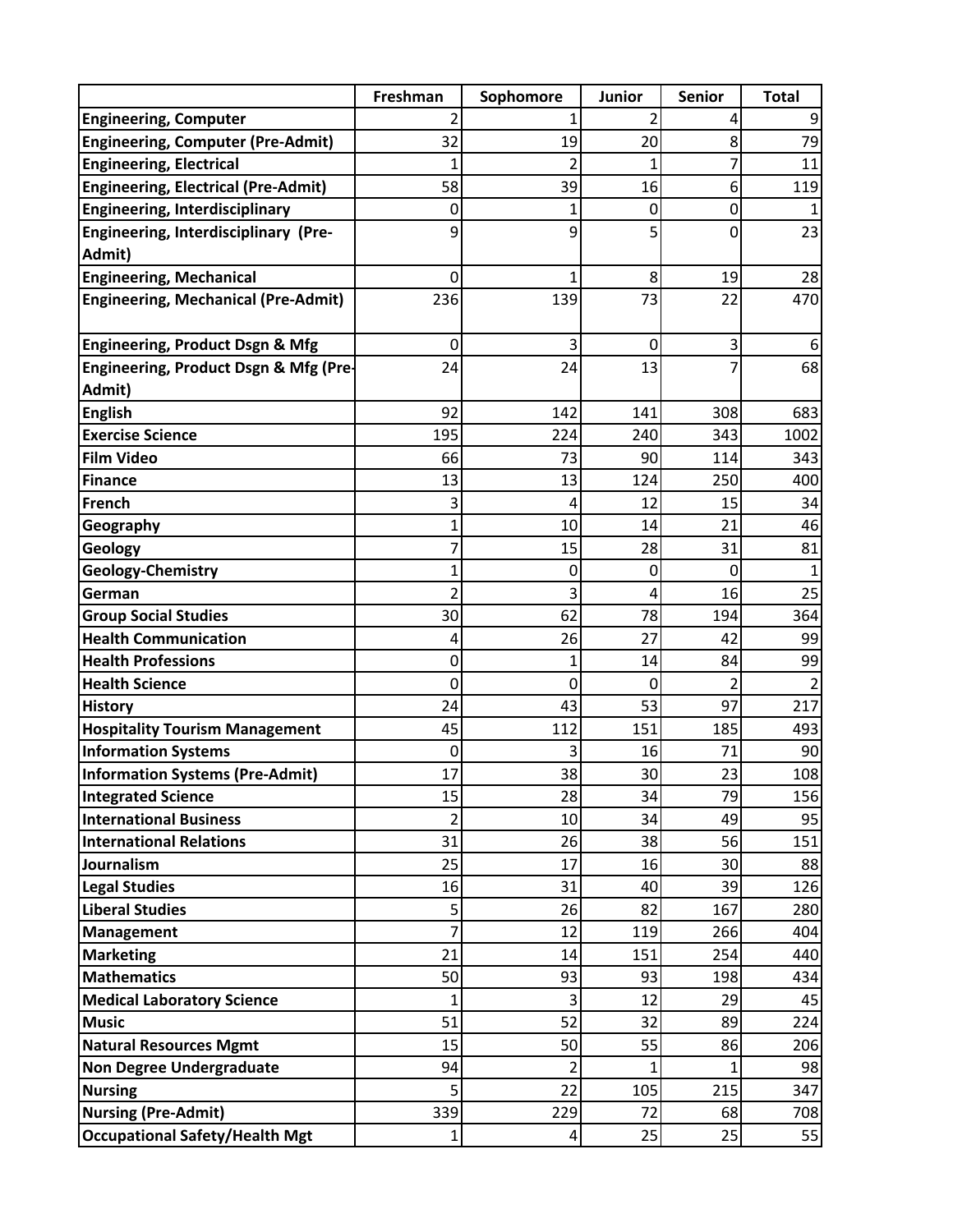|                                          | Freshman | Sophomore | <b>Junior</b> | <b>Senior</b> | <b>Total</b> |
|------------------------------------------|----------|-----------|---------------|---------------|--------------|
| Philosophy                               |          | 11        | 19            | 48            | 79           |
| Photography                              | 17       | 29        | 25            | 42            | 113          |
| <b>Physical Education</b>                | 21       | 33        | 67            | 129           | 250          |
| <b>Physics</b>                           | 8        | 13        | 13            | 20            | 54           |
| <b>Political Science</b>                 | 40       | 45        | 49            | 75            | 209          |
| <b>Pre-Business</b>                      | 460      | 596       | 263           | 48            | 1367         |
| <b>Pre-Clinical Lab Science</b>          | 5        | 10        | 5             | 0             | 20           |
| <b>Pre-Economics</b>                     | 3        | 6         | 1             | 1             | 11           |
| <b>Pre-Health Science</b>                | 2        | 1         | 1             | 1             |              |
| <b>Pre-Liberal Studies</b>               | 0        | 0         | 0             | 1             |              |
| <b>Pre-Med Img/Radiation Sci</b>         | 118      | 131       | 69            | 15            | 333          |
| <b>Pre-Med Tech</b>                      | 324      | 207       | 120           | 49            | 700          |
| Psychology                               | 185      | 268       | 287           | 395           | 1135         |
| <b>Public Administration</b>             | 0        |           |               |               |              |
| <b>Public and Nonprofit Admin</b>        | 13       | 37        | 65            | 83            | 198          |
| <b>Radiation Therapy</b>                 | $\Omega$ | 0         | 6             | 29            | 35           |
| <b>Radiologic &amp; Imaging Sciences</b> | 0        | 1         | 3             | 9             | 13           |
| <b>Religious Studies</b>                 | 1        | 4         | 4             | 6             | 15           |
| <b>Russian Studies</b>                   | 0        | 0         | 3             | 4             |              |
| <b>Social Work</b>                       | 60       | 123       | 155           | 161           | 499          |
| <b>Sociology</b>                         | 11       | 30        | 49            | 57            | 147          |
| <b>Spanish</b>                           | 16       | 32        | 43            | 94            | 185          |
| <b>Special Education</b>                 | 48       | 79        | 76            | 151           | 354          |
| <b>Statistics</b>                        | 7        | 22        | 31            | 53            | 113          |
| <b>Supply Chain Management</b>           | 4        | 4         | 30            | 51            | 89           |
| <b>Theatre</b>                           | 7        | 10        | 9             | 16            | 42           |
| <b>Therapeutic Recreation</b>            | 12       | 24        | 46            | 44            | 126          |
| <b>Women and Gender Studies</b>          | 1        | 13        | 13            | 22            | 49           |
| <b>Writing</b>                           | 25       | 52        | 54            | 71            | 202          |

## **Graduate Students**

|                                     | <b>Certificate</b> | <b>Masters</b> | <b>Doctrate</b> |
|-------------------------------------|--------------------|----------------|-----------------|
| <b>Accounting</b>                   |                    | 104            |                 |
| <b>Biology</b>                      |                    | 28             |                 |
| <b>Biomedical Informatics</b>       |                    |                |                 |
| <b>Biomedical Sciences</b>          |                    | 17             |                 |
| <b>Biostatistics</b>                |                    | 33             |                 |
| <b>Business General</b>             |                    | 186            |                 |
| <b>Cell &amp; Molecular Biology</b> |                    | 29             |                 |
| <b>Clinical Research Trials Mgt</b> | 6                  |                |                 |
| <b>Communications</b>               |                    | 49             |                 |
| <b>Computer Information Systems</b> |                    | 74             |                 |
| <b>Criminal Justice</b>             |                    | 21             |                 |